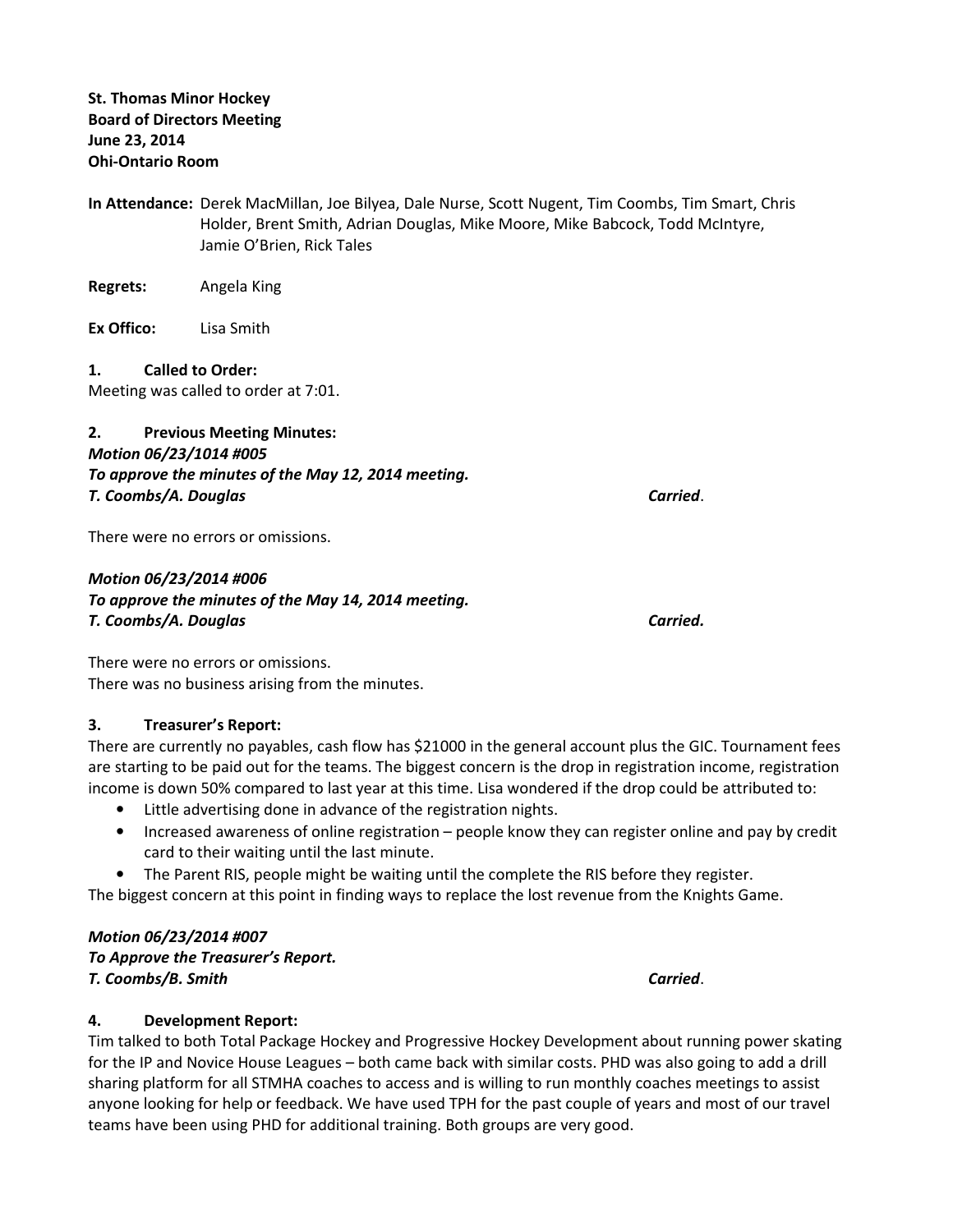## Motion 06/23/2014 #008 To use PHD at a cost of \$8640 for the IP1, IP2 and Novice House League power skating sessions. T. Coombs/J. O'Brien Carried.

### 5. Travel Report:

Pee Wee AE Coach – the Coach Selection Committee meeting with applicants for the Pee Wee AE team.

## Motion 06/23/2014 #009

#### To Recommend Jason Johnston as the Pee Wee AE coach for the 2014/15 Season. J. Bilyea/T. McIntyre Carried. D. Nurse, B. Smith, M. Moore, S. Nugent, T. Smart declared a conflict of interest.

Bantam  $AF$  – the original applicant withdrew his name due to families issues, so Brent had the past coaches email the parents to see if anyone was interested and a previous coach did submit and application and the Committee would like to recommend him.

### Motion 06/23/2014 #010

# To Appoint Harry Cosgrove as the Bantam AE coach for the 2014/15 Season. B. Smith/M. Moore Carried.

D. MacMillan declared a conflict of interest.

Midget A &  $AE$  – there are still no applicants for either team.

Atom AE – we have 2 applicants in place but the Committee will be waiting until after A team tryouts to name a coach. In the meantime, Lisa has emailed both applicants and asked for some recommendations for tournaments which we will enter on their behalf. Joe suggested the same be done for Midget A and AE.

Shamrock Report – nothing to report, no meeting.

Alliance Report – Mike and Lisa attended the Alliance Structure Meeting. At the meeting the group reviews the league structures for the upcoming season. One of the issues raised was the protocol for cancellation of games due to weather. Games can only be cancelled by Ice Schedulers, and coaches are not to contact other coaches, they must go through the scheduler. Procedures are outlined in the Alliance Manual; we need to make sure it is highlighted at the Coaches Meeting. There was discussion on the Association telling people they have drive in bad weather. Lisa explained that the Alliance puts a lot faith in their schedulers, and they have built a rapport and try to do what's in the best interest of the teams, but unforeseen circumstances do arise and if teams encounter severe weather and have to turn back they will just need to notify Lisa ASAP. Teams should also review the policy with their parents; perhaps it will elevate some of the undue pressure on the Coach and Scheduler.

## Motion 06/23/2014 #011 To Accept the Alliance Report. T. Coombs/A. Douglas Carried.

Tryout Change – we received a request from the Minor Bantam Coach to change his tryout scheduled for Aug.  $12<sup>th</sup>$  to the following week. The Minor Midget team is willing to make a trade if needed. Concern was raised over the families who have planned their vacations around the posted tryouts. It was pointed out that we have not allowed similar changes in the past.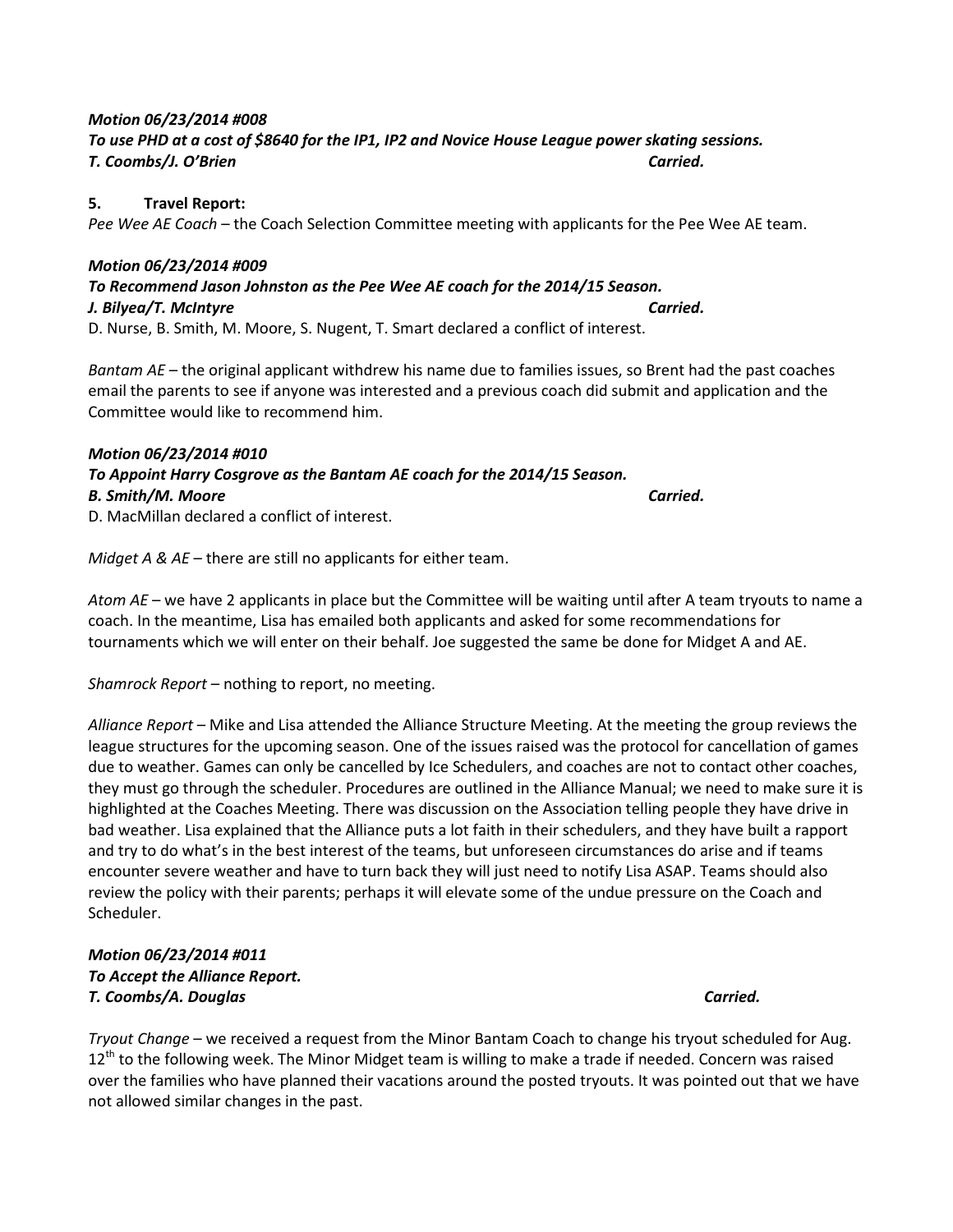# Motion 06/23/2014 #012 To allow the Minor Bantam and Minor Midget teams to change their first tryout dates. B. Smith/M. Babcock Defeated.

5 in favour, 6 apposed, 3 abstained.

Body Checking Clinic – we received a request from Ian Westaway to miss the body checking clinic, he will be out of town and he has already taken a clinic this year for which we have received confirmation.

## Motion 06/23/2014 #013

To allow players to bi-pass the mandatory body checking clinic with proof of completion from another Board Approved Body Checking clinic in the current year. Exceptions will be granted on a case by case basis. B. Smith/M. Moore Carried.

### Motion 06/23/2014 #014 To allow Ian Westaway to miss the body checking clinic based on the proof provided. B. Smith/M. Moore **Carried.**

Jerseys & Socks – we need to order a couple of replacement jerseys, 1 was cut from an injured player by medical staff, and another was jerseys was missing. It wasn't assigned to a player so there is no deposit cheque to be cashed. A reminder to the coaches that "extra" team jersey's must be tracked and accounted for at the end of season. Socks can be ordered now for all travel teams. We will wait to order additional sublimated jerseys for Select teams once the # of teams is determined.

#### 6. House League Report:

House League Jerseys – the Board discussed the purchase of house league jerseys since it is a large purchase we should get at least 3 quotes.

#### Motion 06/23/2014 #015

To tender out house league jerseys to a minimum of 3 vendors to include St. Thomas Source for Sports, London Source for Sports and a  $3<sup>rd</sup>$  company. S. Nugent/J. O'Brien Carried.

There was nothing else to report at this time.

## 7. Sponsorship Committee:

Tim has been contacting last year's sponsors and the were a couple who were unhappy with the service or contact from the Association, perhaps this was due to the loss of the Sponsorship Chairmen part way through the year. Tim has been able to confirm most of the travel teams, there are some who are dependent on their child making the team. We need to make the teams more aware of ways they can help show appreciation to our Sponsors.

Motion 06/23/2014 #016 To purchase picture plaques for the STMHA sponsors as a thank-you. T. Coombs/J. O'Brien Carried.

## 8. Registration:

Lisa reviewed the roster requirements by the OMHA.

• 4 year olds – Pre-School, one roster unlimited # of players